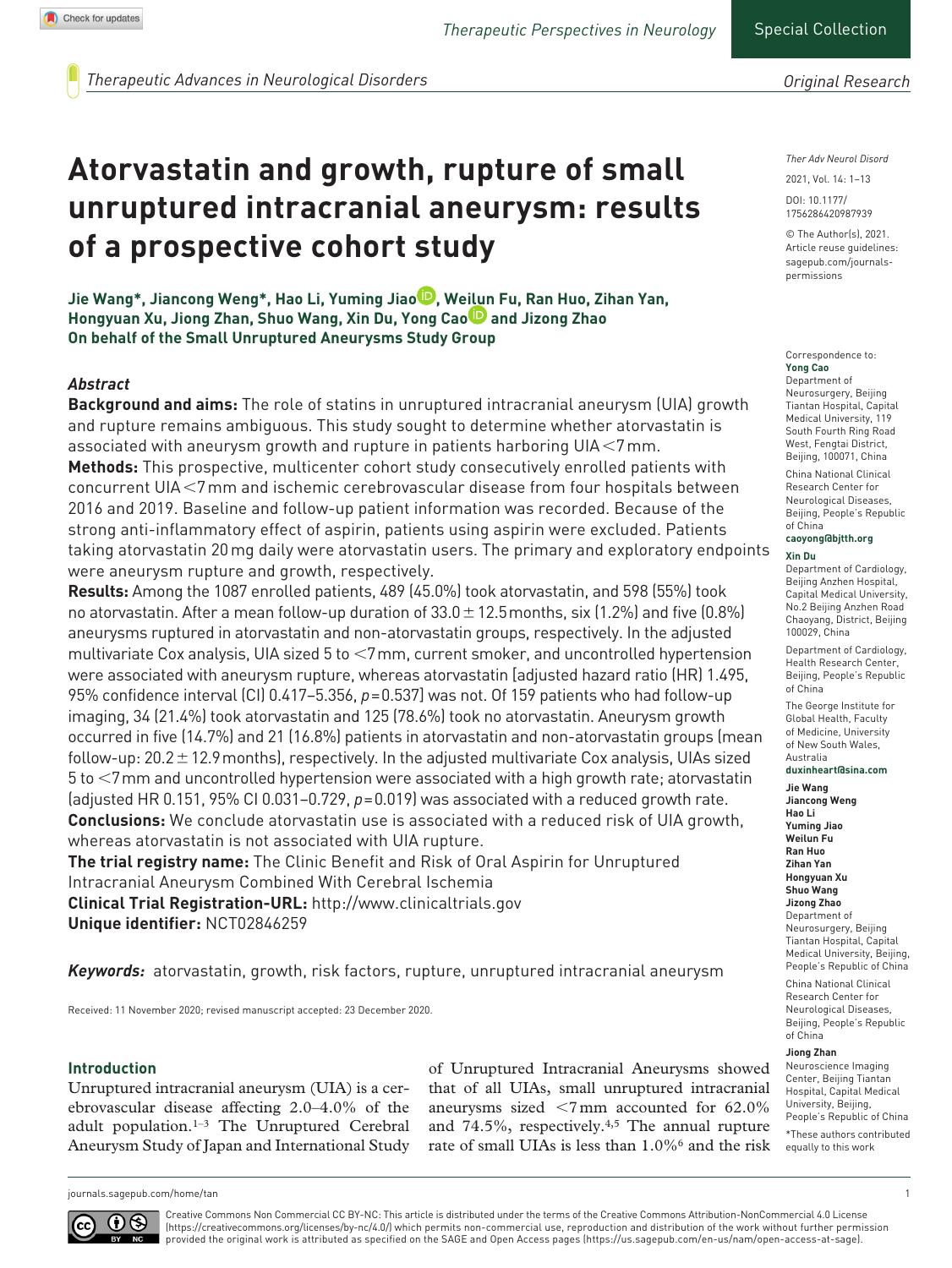of morbidity and mortality from surgical clipping or endovascular treatment outweighs aneurysm rupture; therefore, a conservative treatment strategy might be recommended for patients with UIAs  $\leq$ 7 mm.<sup>2,4</sup> However, 69.6% to 71.8% of ruptured aneurysms are <7mm.7,8 No drug treatment to prevent small aneurysm growth and subsequent rupture has been established.

Statins (3-hydroxy-3-methylglutaryl coenzyme A reductase inhibitors) are widely used as lipidlowering drugs. In addition to their lipid-lowering effect, statins can also exert pleiotropic effects to protect the vasculature via their anti-inflammatory effects and ability to stimulate the production of extracellular matrix and chemotactic migration of mesenchymal progenitor cells.<sup>9-12</sup> Researchers suggested that statin use can reduce abdominal aortic aneurysm growth rates and rupture risk by its pleiotropic effects.13–15 Currently, the role of statins in UIA rupture and growth is still unclear and controversial. Prior studies suggested that statins have protective effects in experimental cerebral aneurysm models and can protect against aneurysm rupture in humans.16–18 However, several studies also suggested that oral administration of statins is not associated with cerebral aneurysm rupture.19,20

Statins have been widely used for ischemic cerebrovascular disease (ICVD).<sup>21</sup> With the wide use of high-resolution magnetic resonance (MR) imaging, ICVD and UIAs are now simultaneously detected frequently.<sup>1,22</sup> In our cohort study, we aim to evaluate whether oral administration of atorvastatin is associated with a reduced risk of UIA rupture and growth in patients harboring small UIAs with concurrent ICVD.

#### **Methods**

#### *Study design*

This prospective, multicenter cohort study consecutively enrolled eligible patients in four hospitals between 2016 and 2019 (clinical trial registration number: NCT02846259, [http://www.](http://www.clinicaltrials.gov) [clinicaltrials.gov\)](http://www.clinicaltrials.gov). The study protocol was approved by the Ethics Committee for Human Research at the Beijing Tiantan Hospital (approval number KY2016-033-02) and was in accordance with the principles of the Helsinki Declaration and the ICH-GCP guidelines. Written informed consent was obtained from all participating patients (or guardians of patients), and a signed patient consent-to-disclosure form was obtained for photos of any recognizable patient.

### *Participants*

We included adults ( $\geq 18$ years) who had UIAs sized 2 to <7mm in greatest diameter confirmed by MR angiography, computed tomography (CT) angiography, or digital subtraction angiography, and these patients with concurrent either symptomatic ICVD or asymptomatic ICVD. All participants provided written informed consent. Aneurysm neck, height (measured from the center of the aneurysm neck to the aneurysm dome), and width (maximum width measured perpendicular to the aneurysm height) were measured to assess the greatest diameter of aneurysm.1 Patients with a history of ischemic stroke or transient ischemic stroke were categorized into symptomatic ICVD group. Clinical asymptomatic patients whose CT/MR imaging showed lacunar infarction on the brain were categorized into the asymptomatic ICVD group.22,23

According to the 2015 American Heart Association/ American Stroke Association guidelines for the management of patients with UIAs,<sup>24</sup> patients with some well-accepted unmodifiable risk factors (family history of intracranial aneurysms, history of subarachnoid hemorrhage, multiple aneurysms, etc.) are considered to be associated with a high rate of aneurysm rupture and growth. Therefore, these patients were excluded from this observational study. Patients were ineligible if they met one or more of the following exclusion criteria: (1) a history of intracranial aneurysm rupture-related hemorrhage or multiple aneurysms; (2) a family history of intracranial aneurysm; (3) a history of vascular malformation (arteriovenous malformation, Moyamoya disease, and so on), intracranial tumor, hydrocephalus, or hypertensive cerebral hemorrhage; (4) an allergy to contrast medium; (5) a modified Rankin Scale score  $\geq 3$ ; (6) fusiform or daughter sac UIAs; (7) infundibular dilatation of cerebral arteries; (8) aspirin use or incomplete information on medication use.

Recruited patients who simultaneously fulfilled the aforementioned criteria and all following inclusion criteria participated in imaging followup: (1) patients aged 18 to  $\leq 80$  years; (2) patients who provided written informed consent; and (3) patients who consented to follow-up imaging with MR angiography or CT angiography. Patients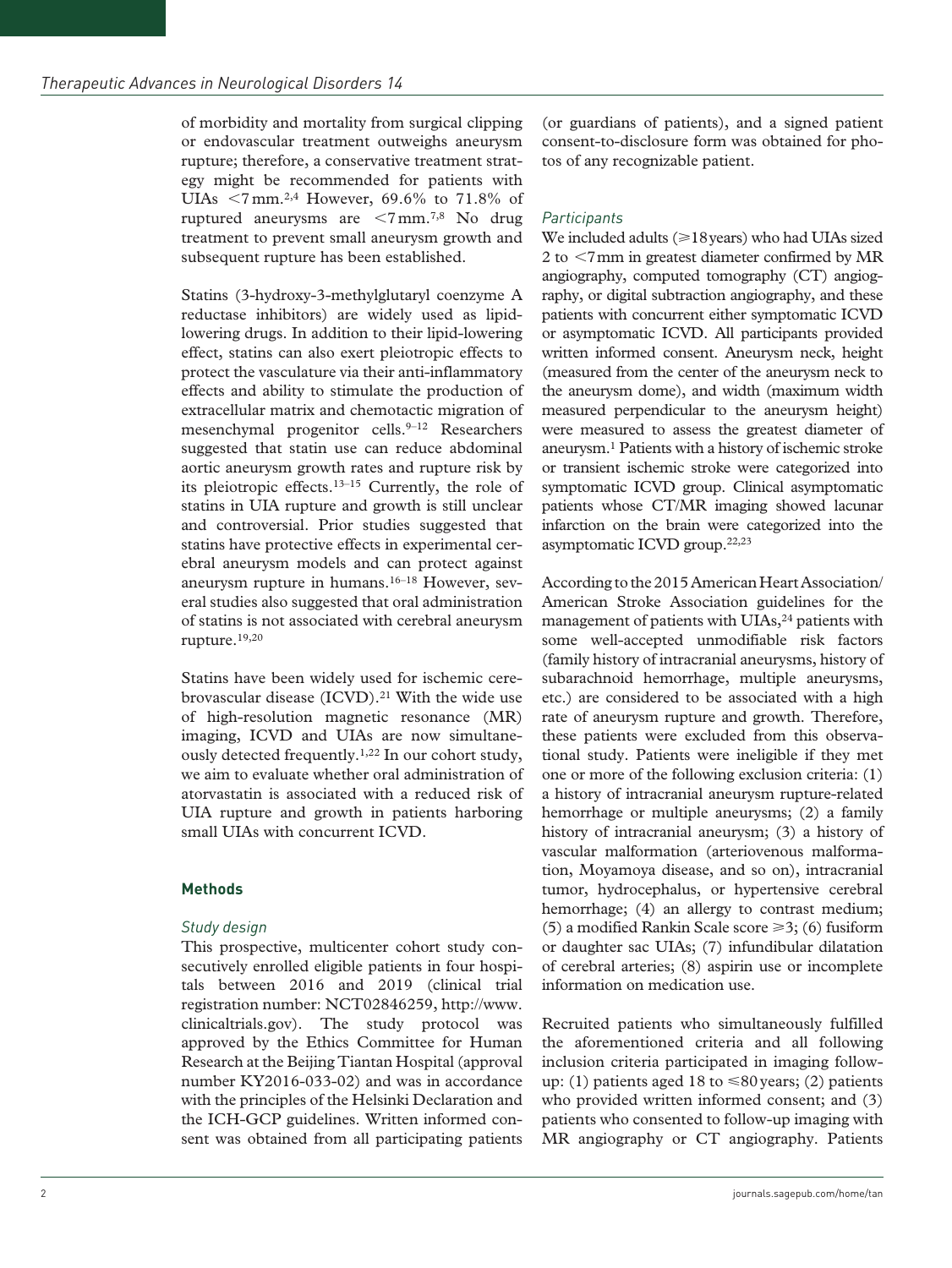were excluded if they met the following exclusion criteria: (1) patients could not perform self-care activities (a modified Rankin Scale score  $\geq$ 2); (2) residence in a rural area that prevented regular follow-up.25

In addition to the lipid-lowering effect, statins can also exert pleiotropic effects to protect the vasculature. Previous studies suggested that the dose of 20mg of atorvastatin could reduce key inflammatory factors in human vascular wall.<sup>26,27</sup> Therefore, in our study patients took atorvastatin with a dose of 20mg daily.

## *Data collection*

All patients were required to complete a standard questionnaire to provide demographic data. The demographic and clinical information of the UIA patients included age, sex, main complaint, medical history, body weight, body height, medication history (dosage, frequency, and duration), alcohol consumption, cigarette smoking history, performance status according to the modified Rankin Scale, and aneurysm location, size, and shape.

Any medical record of systolic blood pressure repeatedly  $\geq 140$  mmHg, diastolic blood pressure  $\geq 90$  mmHg, or both were considered a positive history of hypertension.<sup>28</sup> We divided patients into three groups according to the history of hypertension and actual blood pressure data: non-hypertension, controlled hypertension, and uncontrolled hypertension groups. Patients with hypertension receiving standard hypertension treatment (daily targeted mean systolic blood pressure/diastolic blood pressure <140/90mmHg with a home blood pressure measuring device) were considered to have controlled hypertension.29 We grouped the patients as regular alcohol drinkers (drinking once or more than once per week) and occasional alcohol drinkers (drinking less than once per week). $30$  Additionally, smoking was grouped as follows: nonsmoker, former smoker, and current smoker.4 Neuroradiologists used picture archiving and communications systems to detect aneurysm characteristics (aneurysm size, location, and shape). Based on previous studies, we categorized the size of UIAs into two size groups:  $\leq 5$  mm, 5 to  $\leq 7$  mm.<sup>6,31</sup>

#### *Follow-up*

Telephone follow-up was performed for all participants, and daily blood pressure level, alcohol consumption, cigarette smoking, and medication use (antihypertensive drugs, aspirin, and atorvastatin), etc. were recorded every 3 to 6months from January 2016 to December 2019. The follow-up imaging was performed at 3 and 12months and then annually for 48months after registration. In the case of patients refusing further follow-up or failing to return due to another medical condition (death due to causes other than aneurysmal subarachnoid hemorrhage), discontinued use of atorvastatin, non-atorvastatin users starting atorvastatin treatment, or undergoing surgical or endovascular treatment), the follow-up period was defined as the time from inclusion to the last day of follow-up.

## *Outcome and radiological assessment*

The primary endpoint was aneurysm rupture. The diagnosis of aneurysm rupture was confirmed by preoperative CT or MR imaging, cerebrospinal fluid analysis, or a neurosurgeon during the operation.32 The last follow-up image before the rupture was considered endpoint imaging.1 The exploratory endpoint was UIA growth. To perform a more accurate assessment of aneurysm growth, patients who participated in imaging follow-up were required to image subsequently with the same imaging modality. Aneurysm growth was defined as (1) growth  $\geq 1.0$  mm in at least one direction by identical imaging modalities; (2) growth  $\geq 0.5$  mm in two directions by identical imaging modalities; and (3) an indisputable change in aneurysm shape (i.e., change from a regular shape to an irregular shape).33 The time between baseline imaging and the first follow-up image that showed aneurysm growth was used for further analysis. In aneurysms without growth, the time between first and last imaging was used.

First imaging and all follow-up imaging were assessed by two neurosurgeons (H.L & Y.M.J) who were blinded to the patients' clinical data, rupture-related and growth-related risk factors. Discrepancies were resolved by a senior neuroradiologist (J.Z). Aneurysm height (h) and width (d) together with the neck width (n) were measured to assess the growth of a UIA.<sup>33</sup> If a consensus on aneurysm growth was reached on the basis of the first and last follow-up images, all followup MR angiography, CT angiography, or digital subtraction angiography imaging results were evaluated for aneurysm growth.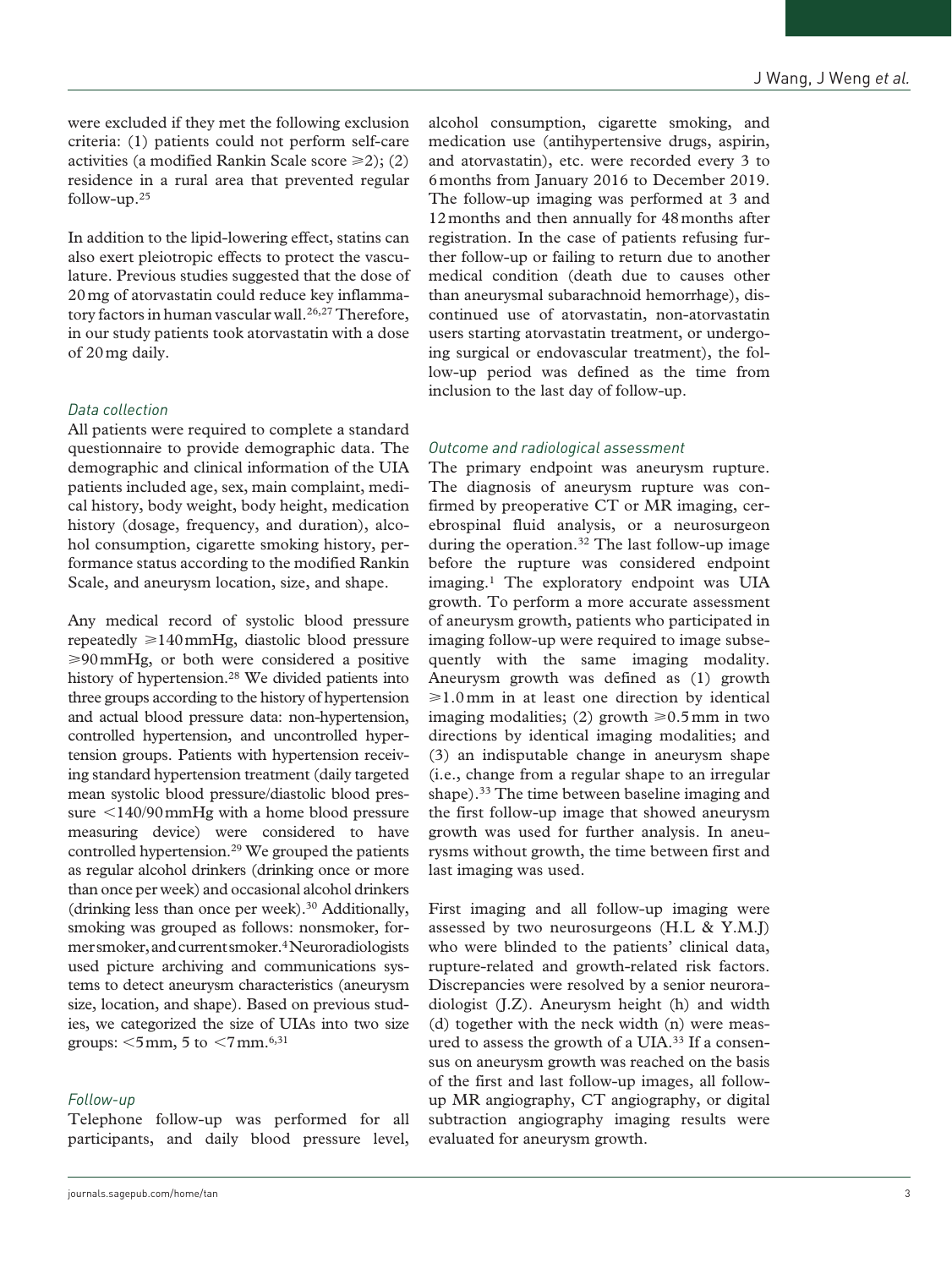#### *Statistical analysis*

Continuous variables were presented as the means  $\pm$  SDs or as medians and interquartile ranges, and categorical variables were expressed as percentages. Wilcoxon rank-sum tests, *t*-tests, and chi-squared  $(χ<sup>2</sup>)$  tests were used as appropriate. The associations of pertinent risk factors with aneurysm rupture and growth were evaluated by univariate Cox regression analysis. Covariates with *p*-values less than 0.10 and covariates having clinical significance in the univariate analysis were entered into the multivariate Cox regression analysis. In order to avoid selection bias and comorbidities between atorvastatin and non-atorvastatin groups, baseline characteristics with *p*-values less than 0.05 between them were also entered into the multivariate Cox regression analysis. Multivariate Cox analysis using the enter selection method was used. The incidence rates for primary and exploratory endpoint events were calculated by dividing the numbers of events by person-years at risk, with 95% confidence intervals (CIs) estimated using a Poisson model. Analyses were performed with the statistical software SPSS 24.0 (IBM Corp, Armonk, NY, USA). A 2-tailed  $p$ -value <0.05 was considered statistically significant.

#### **Results**

#### *Patient population*

A total of 1866 patients were assessed for eligibility. Of all patients, 128 (6.9%) were lost to follow-up. Besides being an antiplatelet drug, aspirin also has anti-inflammatory effects, which is similar to atorvastatin;26,27,34,35 therefore 643 patients taking aspirin were excluded from our study and eight were excluded because of incomplete information on medication use. Therefore, 1087 patients were consecutively enrolled in our study between January 2016 and December 2019.

The clinical information of 1087 patients is presented in Table 1. Of all patients, 489 (45%) patients took atorvastatin 20mg daily and 598 (55%) patients took no atorvastatin. Eligible patients were informed in advance that the antithrombotic agents might be associated with a high rate of aneurysm rupture.<sup>36,37</sup> Patients did not select these agents according to their personal intention. As a result, only 44 (4.0%) patients took other antithrombotic drugs, including 30 (2.8%), five  $(0.46\%)$ , five  $(0.46\%)$ , and four  $(0.37\%)$ patients taking clopidogrel, dabigatran, warfarin, and rivaroxaban, respectively. All antithrombotic drugs were used for less than 3months (mean time of use of 1.6months, range 0.5–3.0months), and the mean follow-up time in these patients was 31.3months (range 7.1–45.4months). The mean interval between the discontinuation of medication and the end of follow-up was 29.3months (range 6.1–44.4months).

A total of 159 patients were recruited for imaging follow-up. Of 1087 patients, 568 patients harboring tiny aneurysms (sized  $\leq$ 3 mm) refused to perform imaging follow-up because all patients with tiny UIAs were informed in advance of the low risk of rupture (0.23% annually) and growth  $(1.22\%$  annually);<sup>31</sup> 115 patients who could not perform self-care activities and need help from other people were ineligible for follow-up imaging; 123 patients in rural areas were not enrolled; 112 patients refused to perform follow-up imaging; 10 patients withdrew from follow-up (Figure 1). The clinical information of 159 patients is shown in Table 2. Among 159 patients, 34 (21.4%) patients took atorvastatin 20mg daily and 125 (78.6%) patients took no atorvastatin.

#### *Size and location of UIAs*

Among 1087 patients, the most common location was the internal carotid artery  $(n=713, 65.6\%),$ followed by the middle cerebral artery  $(n=92,$ 8.5%) and anterior communicating artery (*n*=78, 7.2%). The mean UIA size was  $2.9 \pm 1.1$  mm and the median (interquartile range) was 2.5 (2.1– 3.3) (Table 1).

Among 159 patients, the most common location was the internal carotid artery  $(n=108, 67.9\%)$ , followed by the anterior communicating artery  $(n=19, 11.9\%)$ , the posterior communicating artery  $(n=9, 5.7%)$  and middle cerebral artery  $(n=9, 5.7\%)$ . The mean UIA size was  $3.3 \pm 1.1$  mm and the median (interquartile range) was 3.2 (2.6–3.8) (Table 2).

#### *Outcomes*

Among 1087 patients, after a total of 2811.9 person-years, 11 (1.01%) aneurysms ruptured with a mean follow-up duration of  $33.0 \pm 12.5$  months (range, 1.0–46.0 months). Six (1.2%) and five (0.8%) aneurysms ruptured in atorvastatin and non-atorvastatin groups, respectively. The incidence rates for rupture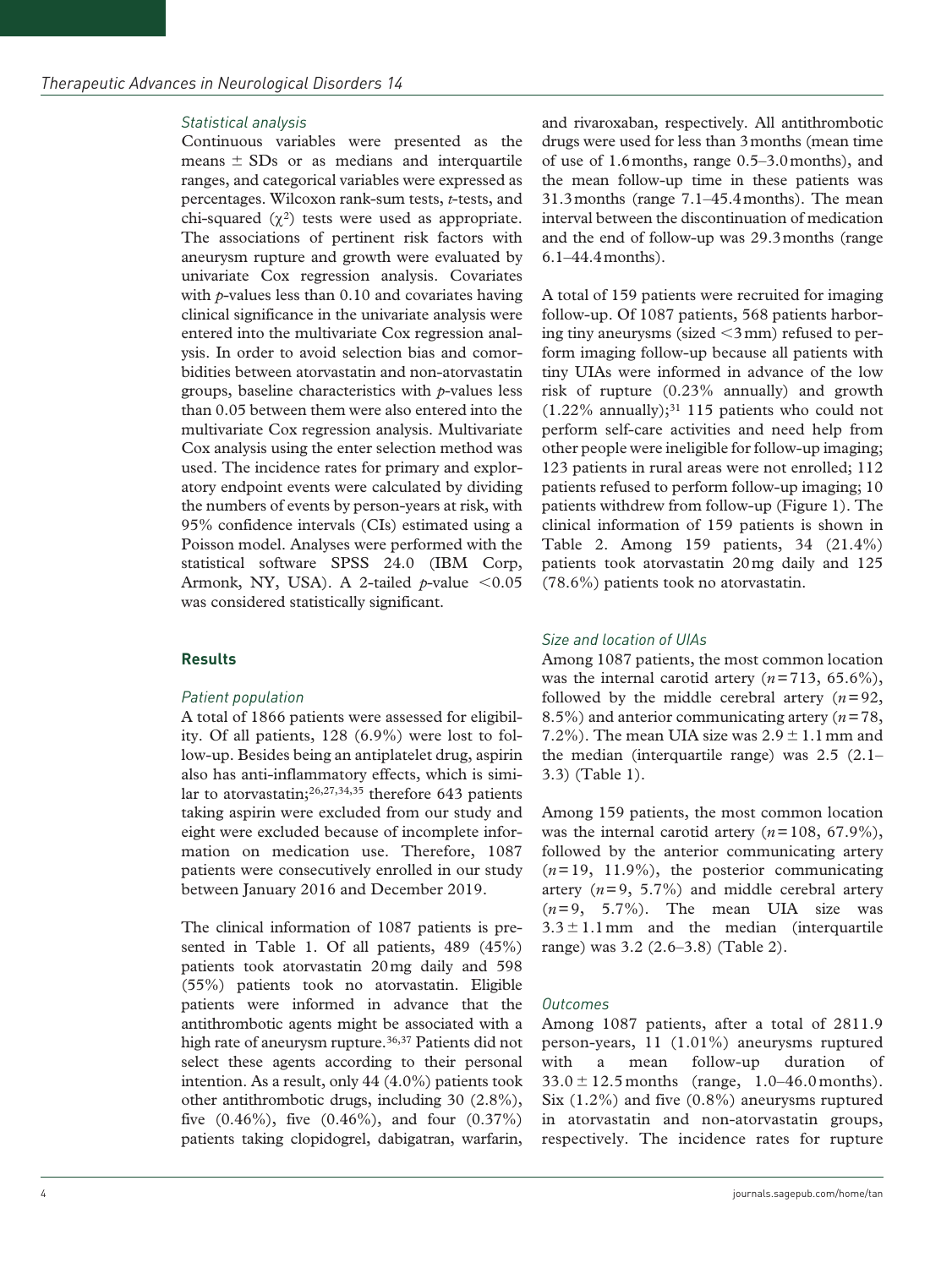**Table 1.** Baseline characteristics of the patients.

| <b>Variables</b>                     | <b>Overall (n = 1087)</b> | Atorvastatin $(n=489)$ | Non-atorvastatin $(n = 598)$ | p-value                 |
|--------------------------------------|---------------------------|------------------------|------------------------------|-------------------------|
| Age-mean-yr                          | $60.3 \pm 12.4$           | $62.4 \pm 11.7$        | $58.5 \pm 12.7$              | $<$ 0.001 <sup>+§</sup> |
| ≥60 years-no. (%)                    | 592(54.5)                 | 294(60.1)              | 298(49.8)                    | $< 0.001$ #§            |
| Female-no. (%)                       | 508(46.7)                 | 199(40.7)              | 309(51.7)                    | $< 0.001$ #§            |
| BMI ≥24 kg/m <sup>2</sup> -no. $[%]$ | 641(59.0)                 | 313(64.0)              | 328(54.8)                    | $0.002^{18}$            |
| Current smoker-no. [%]               | 233(21.4)                 | 124(25.4)              | 109(18.2)                    | $0.003^{18}$            |
| Regular alc drinkers-no. [%]         | 346(31.8)                 | 173(35.4)              | 173(28.9)                    | $0.016^{16}$            |
| Medical history-no. [%]              |                           |                        |                              |                         |
| Hypertension                         | 580(53.4)                 | 286(58.5)              | 294(49.2)                    | $0.001^{15}$            |
| Diabetes mellitus                    | 216(19.9)                 | 116(23.7)              | 100(16.7)                    | $0.004^{18}$            |
| Hyperlipidemia                       | 236(21.7)                 | 120(24.5)              | 116(19.4)                    | $0.034^{18}$            |
| Coronary heart disease               | 113(10.4)                 | 48(9.8)                | 65(10.9)                     | 0.239#                  |
| Pre-TIA or stroke                    | 192(17.7)                 | 88(17.9)               | 104(17.4)                    | 0.828‡                  |
| Antihypertensive drug-no. [%]        | 505(46.5)                 | 259(53.0)              | 246(41.1)                    | 0.357#                  |
| Location-no. [%]                     |                           |                        |                              | $0.313*$                |
| ICA                                  | 713(65.6)                 | 326(66.7)              | 387(64.7)                    |                         |
| <b>MCA</b>                           | 92(8.5)                   | 45(9.2)                | 47(7.9)                      |                         |
| ACA                                  | 34(3.1)                   | 16(3.3)                | 18(3.0)                      |                         |
| ACoA                                 | 78(7.2)                   | 31(6.3)                | 47(7.9)                      |                         |
| PCoA                                 | 43(4.0)                   | 14(2.9)                | 29(4.8)                      |                         |
| BA tip or BA-SCA                     | 47(4.3)                   | 22(4.5)                | 25(4.2)                      |                         |
| VA-PICA or VB junction               | 36[3.3]                   | 14(2.9)                | 22(3.7)                      |                         |
| PCA                                  | 23(2.1)                   | 12(2.4)                | 11(1.8)                      |                         |
| Other                                | 21(1.9)                   | 9(1.8)                 | 12(2.0)                      |                         |
| Size                                 |                           |                        |                              |                         |
| Mean $\pm$ SD, mm                    | $2.9 \pm 1.1$             | $2.8\pm1.0$            | $2.9 \pm 1.1$                |                         |
| Median (IQR)                         | $2.5(2.1 - 3.3)$          | $2.5(2.1 - 3.3)$       | $2.5(2.1 - 3.3)$             | $0.792*$                |
| Size group                           |                           |                        |                              | 0.0771                  |
| $2$ to $<$ 5 mm                      | 1008(92.7)                | 461(94.3)              | 547(91.5)                    |                         |
| $5$ to $<$ 7 mm                      | 79(7.3)                   | 28(5.7)                | 51(8.5)                      |                         |

Abbreviations: Alc, alcohol; ACA, anterior cerebral artery; ACoA, anterior communicating artery; BA, basilar artery; BMI, body mass index; ICA, internal carotid artery; IQR, Interquartile range; MCA, middle cerebral artery; PCA, posterior cerebral vascular; PCoA, posterior communicating artery; PICA, posterior inferior cerebellar artery; Pre, previous; SCA, superior cerebellar artery; TIA, transient ischemic attack; VA, vertebral artery; VB, vertebrobasilar. † *t*-test; ‡ Chi-square test; \* Wilcoxon rank-sum test; § *p*<0.05.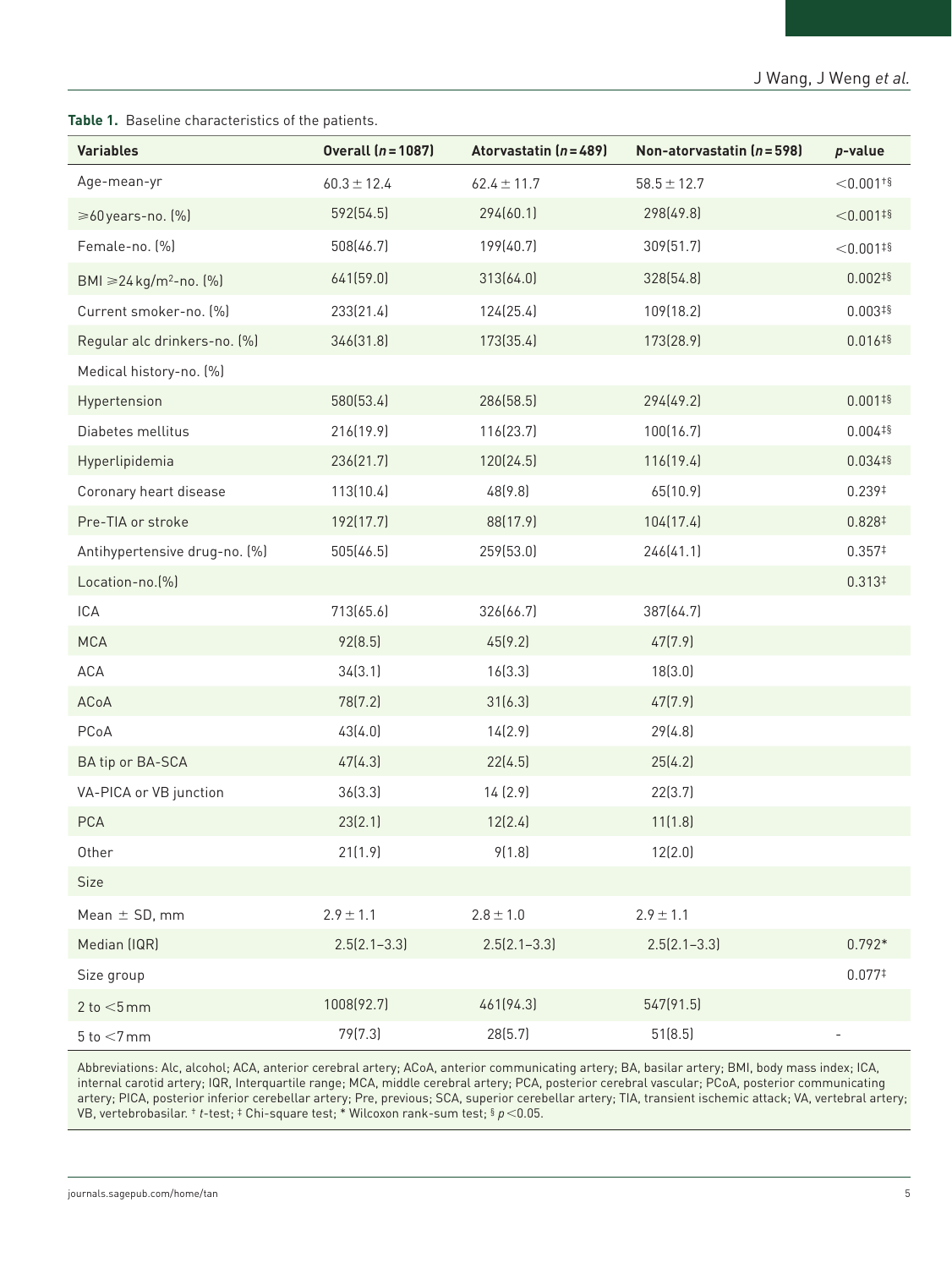

**Figure 1.** The flow chart of the study patients. UIA, unruptured intracranial aneurysm.

were 0.32 (95% CI 0.13–0.77) and 0.48 (95% CI 0.22–1.07) per 100 person-years for the nonatorvastatin and atorvastatin groups, respectively. Owing to the aneurysm rupture, 11 patients received surgical or endovascular treatment. The univariate Cox analysis found that UIAs with a size of 5 to  $\leq$ 7 mm, uncontrolled hypertension, current smoker, and specific aneurysm locations (anterior communicating artery, posterior communicating artery, or middle cerebral artery) had *p*-values <0.1. On adjusted multivariate Cox analysis, uncontrolled hypertension [adjusted hazard ratio (HR) 15.898, 95% CI 1.868–135.301, *p*=0.011], UIAs sized 5 to <7 mm (adjusted HR 12.316, 95% CI 3.239–46.822,  $p < 0.001$ ) and current smoker (adjusted HR 13.410, 95% CI 1.176–152.977,  $p=0.037$ ) were associated with a high rupture rate, whereas oral administration of atorvastatin (adjusted HR 1.495, 95% CI 0.417–5.356, *p*=0.537) was not associated with UIA rupture (Table 3).

Among 159 patients, after a total of 257.4 personyears, 26 (16.4%) aneurysms enlarged with a mean follow-up duration of  $20.2 \pm 12.9$  months (range, 3.0–48.0months). Aneurysm growth occurred in five (14.7%) and 21 (16.8%) patients in atorvastatin and non-atorvastatin groups, respectively. The incidence rates for growth were 10.7 (95% CI 7.0–16.4) and 8.2 (95% CI 6.9–14.8) per 100 person-years for the non-atorvastatin and atorvastatin groups, respectively. Owing to the aneurysm growth, three patients received surgical or endovascular treatment. *De novo* aneurysm was not found during follow-up. The univariate Cox analysis found that UIAs with a size of 5 to <7mm and uncontrolled hypertension had *p*-values <0.1. On adjusted multivariate Cox analysis, uncontrolled hypertension (adjusted HR 6.445, 95% CI 1.389–29.895, *p*=0.017) and UIAs sized 5 to <7mm (adjusted HR 7.919, 95% CI 2.459– 25.505,  $p=0.001$ ) were associated with a high growth rate. Oral administration of atorvastatin was associated with a low growth rate (adjusted HR 0.151, 95% CI 0.031–0.729, *p*=0.019) (Table 4).

#### **Discussion**

Statins have recently gained traction as a possible therapeutic agent due to their pleiotropic effects on the aneurysm wall.38 In our cohort study, oral atorvastatin is not associated with small UIA rupture, whereas oral atorvastatin is associated with a decreased growth rate. Uncontrolled hypertension and UIAs sized 5 to <7mm are associated with UIA growth and rupture.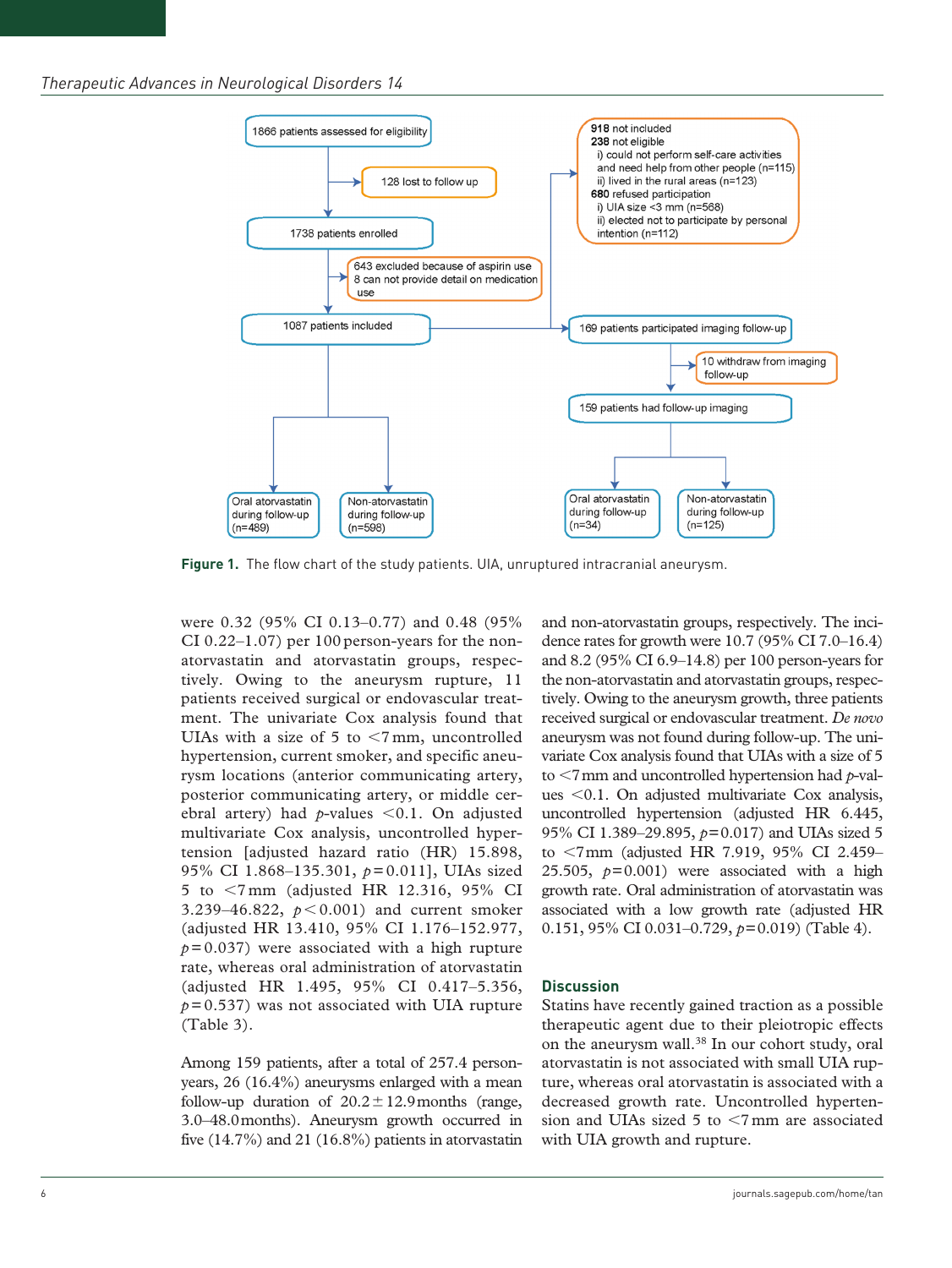| variables                          | <b>Overall</b><br>$(n = 159)$ | <b>Atorvastatin</b><br>$(n=34)$ | Non-atorvastatin | p-value                 |
|------------------------------------|-------------------------------|---------------------------------|------------------|-------------------------|
|                                    |                               |                                 | $(n = 125)$      |                         |
| Age-mean-yr                        | $56.4 \pm 11.4$               | $61.9 \pm 10.6$                 | $54.5 \pm 11.0$  | $<$ 0.001 <sup>+§</sup> |
| $\geq 60$ years-no. $[\%]$         | 65(40.9)                      | 24(70.6)                        | 41(32.8)         | $<$ 0.001#§             |
| Female-no. (%)                     | 92(57.9)                      | 20(58.8)                        | 72(57.6)         | 0.898‡                  |
| BMI ≥24 kg/m <sup>2</sup> -no. [%] | 88(55.3)                      | 31(91.2)                        | 57(45.6)         | $<$ 0.001#§             |
| Current smoker-no. [%]             | 21(13.2)                      | 6(17.6)                         | 15(12.0)         | 0.388 <sup>‡</sup>      |
| Regular alc drinkers-no. [%]       | 47(29.6)                      | 14(41.2)                        | 33(26.4)         | 0.094 <sup>‡</sup>      |
| Medical history-no. (%)            |                               |                                 |                  |                         |
| Hypertension                       | 70(44.0)                      | 26(76.5)                        | 44(35.2)         | $0.001^{15}$            |
| Hyperlipidemia                     | 22(13.8)                      | 6(17.6)                         | 16[12.8]         | 0.468#                  |
| Diabetes mellitus                  | 23(14.5)                      | 13(38.2)                        | 10(8.0)          | $<$ 0.001#§             |
| Coronary heart disease             | 16(10.1)                      | 6(17.6)                         | 10(8.0)          | 0.097 <sup>‡</sup>      |
| Pre-TIA or ischemic stroke         | 13(8.2)                       | 7(20.6)                         | 6(4.8)           | $0.003^{18}$            |
| Antihypertensive drug-no. [%]      | 59(37.1)                      | 21(61.8)                        | 38(30.4)         | $< 0.001$ <sup>#</sup>  |
| Location-no. [%]                   |                               |                                 |                  | 0.418 <sup>‡</sup>      |
| ICA                                | 108(67.9)                     | 25(73.5)                        | 83(66.4)         |                         |
| <b>MCA</b>                         | 9(5.7)                        | 2(5.9)                          | 7(5.6)           |                         |
| ACA                                | 4(2.5)                        | 0(0)                            | 4(3.2)           |                         |
| ACoA                               | 19(11.9)                      | 4(11.8)                         | 15(12.0)         |                         |
| PCoA                               | 9(5.7)                        | 0(0)                            | 9(7.2)           |                         |
| BA tip or BA-SCA                   | 4(2.5)                        | 2(5.9)                          | 2(1.6)           |                         |
| VA-PICA or VB junction             | 2(1.3)                        | 0(0)                            | 2(1.6)           |                         |
| <b>PCA</b>                         | 4(2.5)                        | 1(2.9)                          | 3(2.4)           |                         |
| Size                               |                               |                                 |                  |                         |
| Mean $\pm$ SD, mm                  | $3.3 \pm 1.1$                 | $3.2 \pm 1.3$                   | $3.4 \pm 1.0$    |                         |
| Median (IQR)                       | $3.2[2.6 - 3.8]$              | $2.8(2.3 - 3.5)$                | $3.2(2.7 - 3.9)$ | $0.059*$                |
| Size group                         |                               |                                 |                  | $0.294*$                |
| 2 to $<$ 5 mm                      | 147(92.5)                     | 30(88.2)                        | 117(93.6)        |                         |
| $5$ to $<$ 7 mm                    | 12(7.5)                       | 4(11.8)                         | 8(6.4)           |                         |

**Table 2.** Baseline characteristics of the patients had follow-up imaging.

Abbreviations: ACA, anterior cerebral artery; ACoA, anterior communicating artery; alc, alcohol; BA, basilar artery; BMI, body mass index; ICA, internal carotid artery; IQR, interquartile range; MCA, middle cerebral artery; PCA, posterior cerebral vascular; PCoA, posterior communicating artery; PICA, posterior inferior cerebellar artery; Pre, previous; SCA, superior cerebellar artery; TIA, transient ischemic attack; VA, vertebral artery; VB, vertebrobasilar. †*t*-test; ‡Chisquare test; \*Wilcoxon rank-sum test; §*p*<0.05.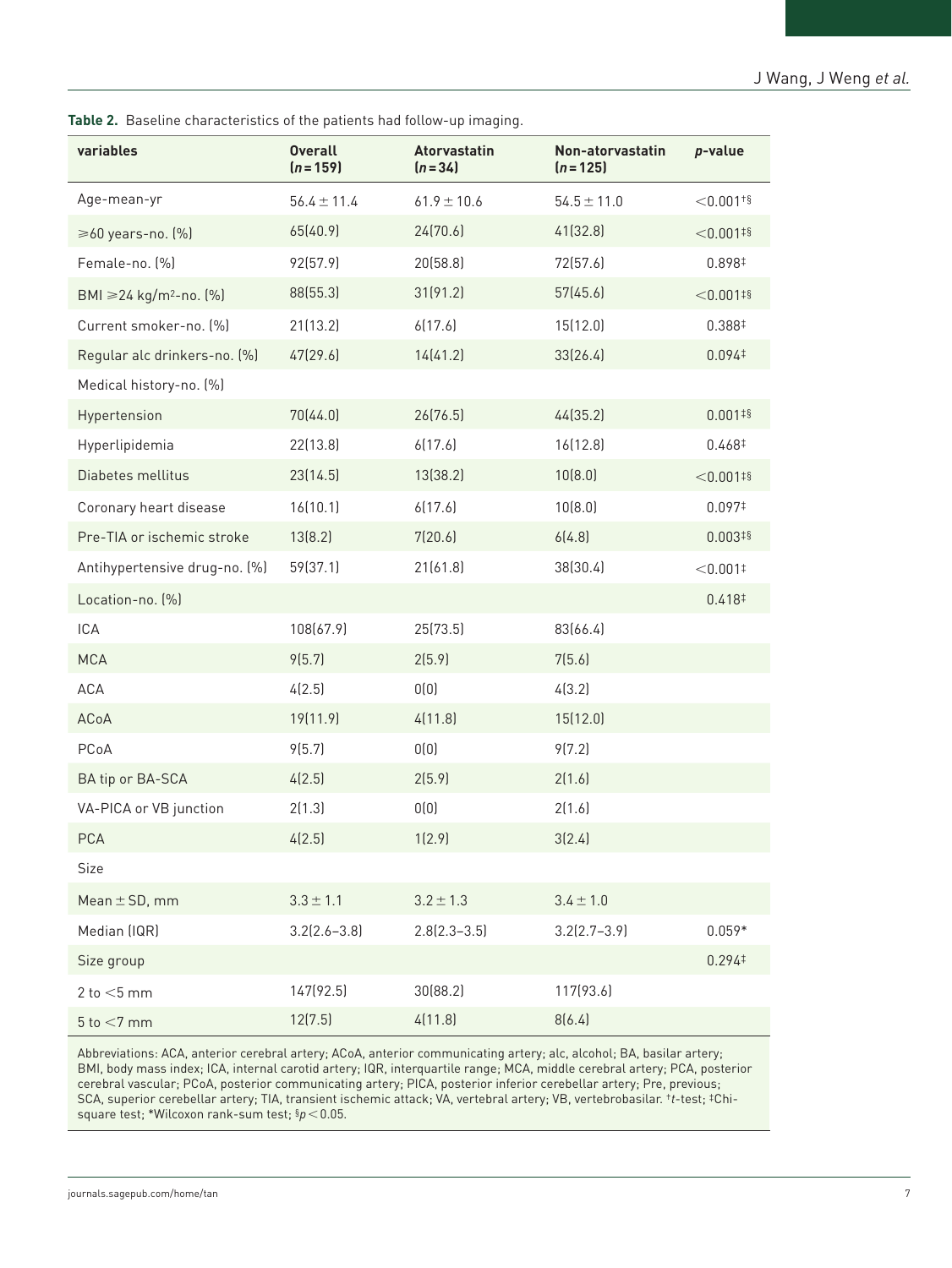| Age $\geq 60$ years                    |                          | <b>HR (95%Cl)</b>        |            |                          | p-value    | HR (95%Cl)              | p-value    |
|----------------------------------------|--------------------------|--------------------------|------------|--------------------------|------------|-------------------------|------------|
|                                        |                          |                          | p-value    | <b>HR (95%Cl)</b>        |            |                         |            |
|                                        | $\infty$                 | 2.248 [0.596-8.473]      | 0.232      |                          |            |                         |            |
| Female                                 | 5                        | $0.916(0.279 - 3.003)$   | 0.885      |                          |            |                         |            |
| $BM \geq 24 kg/m^{2+}$                 | ╰                        | $0.855(0.261 - 2.803)$   | 0.796      |                          |            |                         |            |
| Hyperlipidemia <sup>+</sup>            | $\mathbf 2$              | 0.799 (0.173-3.698)      | 0.774      |                          |            |                         |            |
| Pre-TIA or ischemic stroke             | က                        | 1.759 [0.467-6.633]      | 0.404      | $0.935[0.230 - 3.796]$   | 0.926      | 0.878(0.204-3.783)      | 0.861      |
| Diabetes mellitus <sup>+</sup>         | $\overline{\phantom{0}}$ | $0.420[0.054 - 3.279]$   | 0.408      |                          |            |                         |            |
| Antihypertensive <sup>+</sup>          | $\overline{ }$           | 0.368(0.076-1.777)       | 0.214      |                          |            |                         |            |
| Atorvastatin                           | $\sim$                   | 1.515(0.462-4.963)       | 0.493      | 1.189 [0.351-4.028]      | 0.781      | $1.495[0.417 - 5.356]$  | 0.537      |
| Smoker <sup>+</sup>                    |                          |                          |            |                          |            |                         |            |
| Nonsmoker (R)                          | 4                        |                          |            |                          |            |                         |            |
| Former smoker                          | $\sim$                   | 2.150 $(0.394 - 11.741)$ | 0.377      | 2.361 [0.381-14.640]     | 0.356      | 6.722(0.520-86.888)     | 0.145      |
| Current smoker                         | 5                        | 3.755(1.008-13.987)      | $0.049*$   | 3.500 $[0.884 - 13.861]$ | 0.074      | 13.410(1.176-152.977)   | $0.037*$   |
| Regular alc drinkers                   | $\sim$                   | 2.636 [0.804-8.640]      | 0.110      |                          |            |                         |            |
| Hypertension                           |                          |                          |            |                          |            |                         |            |
| Non-hypertension (R)                   |                          |                          |            |                          |            |                         |            |
| Uncontrolled hypertension <sup>§</sup> | $\sim$                   | 16.299(2.038-130.328)    | $0.009*$   | 12.656(1.536-104.292)    | $0.018*$   | 15.898 [1.868-135.301]  | $0.011*$   |
| Controlled-hypertension <sup>§</sup>   | $\infty$                 | 3.961 [0.359-43.681]     | 0.261      | 2.993(0.265-33.796)      | 0.375      | 3.392 [0.293-39.302]    | 0.328      |
| Location                               |                          |                          |            |                          |            |                         |            |
| ICA (R)                                | ₹                        |                          |            |                          |            |                         |            |
| ACoA, PCoA, or MCA                     | 4                        | 3.326(0.832-13.298)      | 0.089      | 2.909 [0.714-11.854]     | 0.136      | 3.512(0.775-15.912)     | 0.103      |
| Others                                 | S                        | 3.436 (0.769 - 15.355)   | 0.106      | 3.000(0.647-13.906)      | 0.160      | 3.192 (0.602 - 16.923)  | 0.173      |
| Size                                   |                          |                          |            |                          |            |                         |            |
| $2 to < 5$ mm $(R)$                    | 9                        |                          |            |                          |            |                         |            |
| 5 to < 7 mm                            | 5                        | 10.424 [3.180 - 34.165]  | $< 0.001*$ | 9.781 (2.837 - 33.727)   | $< 0.001*$ | 12.316 (3.239 - 46.822) | $< 0.001*$ |

# *Therapeutic Advances in Neurological Disorders 14*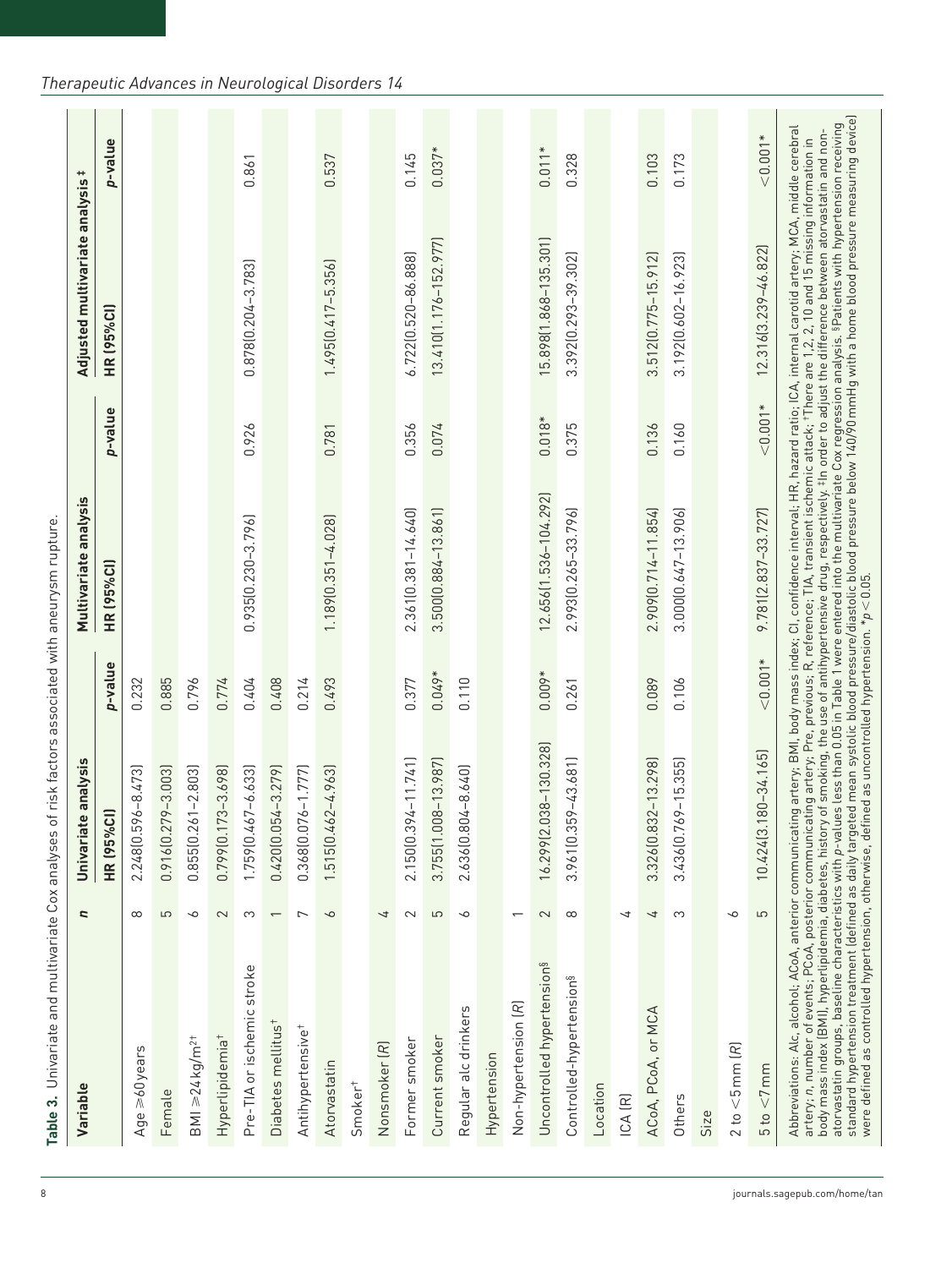| Variable                                                                                                                                                                                                                                                                                                                                                                                                                                                                                                                                                                                                                                                                                                                                                                                                                                       | ς                        | Univariate analysis            |          | Multivariate analysis   |          | Adjusted multivariate analysis#                                                                                                  |          |
|------------------------------------------------------------------------------------------------------------------------------------------------------------------------------------------------------------------------------------------------------------------------------------------------------------------------------------------------------------------------------------------------------------------------------------------------------------------------------------------------------------------------------------------------------------------------------------------------------------------------------------------------------------------------------------------------------------------------------------------------------------------------------------------------------------------------------------------------|--------------------------|--------------------------------|----------|-------------------------|----------|----------------------------------------------------------------------------------------------------------------------------------|----------|
|                                                                                                                                                                                                                                                                                                                                                                                                                                                                                                                                                                                                                                                                                                                                                                                                                                                |                          | $\frac{1}{2}$<br><b>HR (95</b> | p-value  | <b>HR (95%CI)</b>       | p-value  | <b>HR (95%CI)</b>                                                                                                                | p-value  |
| Age $\geq 60$ years                                                                                                                                                                                                                                                                                                                                                                                                                                                                                                                                                                                                                                                                                                                                                                                                                            | $\geq$                   | $1.208(0.555 - 2.626)$         | 0.634    |                         |          |                                                                                                                                  |          |
| Female                                                                                                                                                                                                                                                                                                                                                                                                                                                                                                                                                                                                                                                                                                                                                                                                                                         | $\frac{8}{1}$            | 1.341 [0.582-3.090]            | 0.491    |                         |          |                                                                                                                                  |          |
| $BM \geq 24kg/m2$                                                                                                                                                                                                                                                                                                                                                                                                                                                                                                                                                                                                                                                                                                                                                                                                                              | $\tilde{c}$              | $0.979(0.450 - 2.128)$         | 0.957    |                         |          |                                                                                                                                  |          |
| Hyperlipidemia                                                                                                                                                                                                                                                                                                                                                                                                                                                                                                                                                                                                                                                                                                                                                                                                                                 | S                        | 0.829 (0.248 - 2.772)          | 0.761    |                         |          |                                                                                                                                  |          |
| Pre-TIA or ischemic stroke                                                                                                                                                                                                                                                                                                                                                                                                                                                                                                                                                                                                                                                                                                                                                                                                                     | 4                        | 1.196 (0.402 - 3.558)          | 0.747    | $4.119(0.964 - 17.603)$ | 0.056    | 3.976 [0.897-17.629]                                                                                                             | 0.069    |
| Diabetes mellitus                                                                                                                                                                                                                                                                                                                                                                                                                                                                                                                                                                                                                                                                                                                                                                                                                              | $\overline{\phantom{a}}$ | 1.694 [0.710-4.044]            | 0.235    |                         |          |                                                                                                                                  |          |
| Antihypertensive                                                                                                                                                                                                                                                                                                                                                                                                                                                                                                                                                                                                                                                                                                                                                                                                                               | $\tilde{c}$              | 0.613 (0.135-2.778)            | 0.525    |                         |          |                                                                                                                                  |          |
| Atorvastatin                                                                                                                                                                                                                                                                                                                                                                                                                                                                                                                                                                                                                                                                                                                                                                                                                                   | 5                        | $0.620[0.230 - 1.669]$         | 0.344    | $0.159(0.035 - 0.734)$  | $0.018*$ | $0.151(0.031 - 0.729)$                                                                                                           | $0.019*$ |
| Smoker <sup>+</sup>                                                                                                                                                                                                                                                                                                                                                                                                                                                                                                                                                                                                                                                                                                                                                                                                                            |                          |                                |          |                         |          |                                                                                                                                  |          |
| Nonsmoker (R)                                                                                                                                                                                                                                                                                                                                                                                                                                                                                                                                                                                                                                                                                                                                                                                                                                  | $\frac{8}{18}$           |                                |          |                         |          |                                                                                                                                  |          |
| Former smoker                                                                                                                                                                                                                                                                                                                                                                                                                                                                                                                                                                                                                                                                                                                                                                                                                                  | $\overline{\phantom{0}}$ | $0.266[0.035 - 1.995]$         | 0.198    | $0.122[0.011 - 1.329]$  | 0.084    | $0.107[0.009 - 1.286]$                                                                                                           | 0.078    |
| Current smoker                                                                                                                                                                                                                                                                                                                                                                                                                                                                                                                                                                                                                                                                                                                                                                                                                                 | 9                        | 1.526 [0.604-3.855]            | 0.371    | 1.402 (0.508 - 3.867)   | 0.514    | 1.435 (0.488-4.221)                                                                                                              | 0.511    |
| Regular alc drinkers                                                                                                                                                                                                                                                                                                                                                                                                                                                                                                                                                                                                                                                                                                                                                                                                                           | $\infty$                 | 1.148 $(0.498 - 2.645)$        | 0.746    |                         |          |                                                                                                                                  |          |
| Hypertension <sup>+</sup>                                                                                                                                                                                                                                                                                                                                                                                                                                                                                                                                                                                                                                                                                                                                                                                                                      |                          |                                |          |                         |          |                                                                                                                                  |          |
| Non-hypertension (R)                                                                                                                                                                                                                                                                                                                                                                                                                                                                                                                                                                                                                                                                                                                                                                                                                           | $\overline{1}$           |                                |          |                         |          |                                                                                                                                  |          |
| Uncontrolled hypertension <sup>§</sup>                                                                                                                                                                                                                                                                                                                                                                                                                                                                                                                                                                                                                                                                                                                                                                                                         | $\sim$                   | $1.314 - 9.743$<br>3.578(1     | $0.013*$ | 5.312(1.644-17.167)     | $0.005*$ | 6.445 (1.389 - 29.895)                                                                                                           | $0.017*$ |
| Controlled-hypertension <sup>§</sup>                                                                                                                                                                                                                                                                                                                                                                                                                                                                                                                                                                                                                                                                                                                                                                                                           | $\sim$                   | 1.523(0.629-3.686)             | 0.351    | 1.333(0.482-3.692)      | 0.580    | 1.348(0.454-4.007)                                                                                                               | 0.591    |
| Location                                                                                                                                                                                                                                                                                                                                                                                                                                                                                                                                                                                                                                                                                                                                                                                                                                       |                          |                                |          |                         |          |                                                                                                                                  |          |
| ICA (R)                                                                                                                                                                                                                                                                                                                                                                                                                                                                                                                                                                                                                                                                                                                                                                                                                                        | $\frac{8}{10}$           |                                |          |                         |          |                                                                                                                                  |          |
| ACoA, PCoA, or MCA                                                                                                                                                                                                                                                                                                                                                                                                                                                                                                                                                                                                                                                                                                                                                                                                                             | $\overline{ }$           | 1.716(0.690-4.268)             | 0.245    | $0.405[0.138 - 1.192]$  | 0.101    | $0.413(0.140 - 1.220)$                                                                                                           | 0.110    |
| Others                                                                                                                                                                                                                                                                                                                                                                                                                                                                                                                                                                                                                                                                                                                                                                                                                                         | S                        | $1.036(0.301 - 3.564)$         | 0.955    | 1.027 (0.230-4.595)     | 0.972    | $0.980[0.212 - 4.540]$                                                                                                           | 0.980    |
| Size                                                                                                                                                                                                                                                                                                                                                                                                                                                                                                                                                                                                                                                                                                                                                                                                                                           |                          |                                |          |                         |          |                                                                                                                                  |          |
| $2 to < 5$ mm $(R)$                                                                                                                                                                                                                                                                                                                                                                                                                                                                                                                                                                                                                                                                                                                                                                                                                            | 20                       |                                |          |                         |          |                                                                                                                                  |          |
| 5 to < 7 mm                                                                                                                                                                                                                                                                                                                                                                                                                                                                                                                                                                                                                                                                                                                                                                                                                                    | $\sim$                   | $1.864 - 12.037$<br>4.737[1    | $0.001*$ | 7.514(2.367-23.853)     | $0.001*$ | 7.919 (2.459 - 25.505)                                                                                                           | $0.001*$ |
| systolic blood pressure/diastolic blood pressure below 140/90 mmHg with a home blood pressure measuring device) were defined as controlled hypertension, otherwise, defined<br>as uncontrolled hypertension. *p < 0.05.<br>and hypertension course, respectively. ‡ In order to adjust the difference between atorvastatin and non-atorvastatin groups, baseline characteristics with p-values less than 0.05<br>cerebral artery; PCoA, posterior communicating artery; Pre, previous; R, reference; TIA, transient ischemic attack; †There are 2 and 8 missing information in history of smoking<br>Abbreviations: ACoA, anterior communicating artery; alc, alcohol; BMI, body mass index; Cl. confidence interval; HR, hazard ratio; ICA, internal carotid artery; MCA, middle<br>in Table 2 were entered into the multivariate Cox regress |                          |                                |          |                         |          | sion analysis. <sup>g</sup> Patients with hypertension receiving standard hypertension treatment (defined as daily targeted mean |          |

J Wang, J Weng *et al.*

9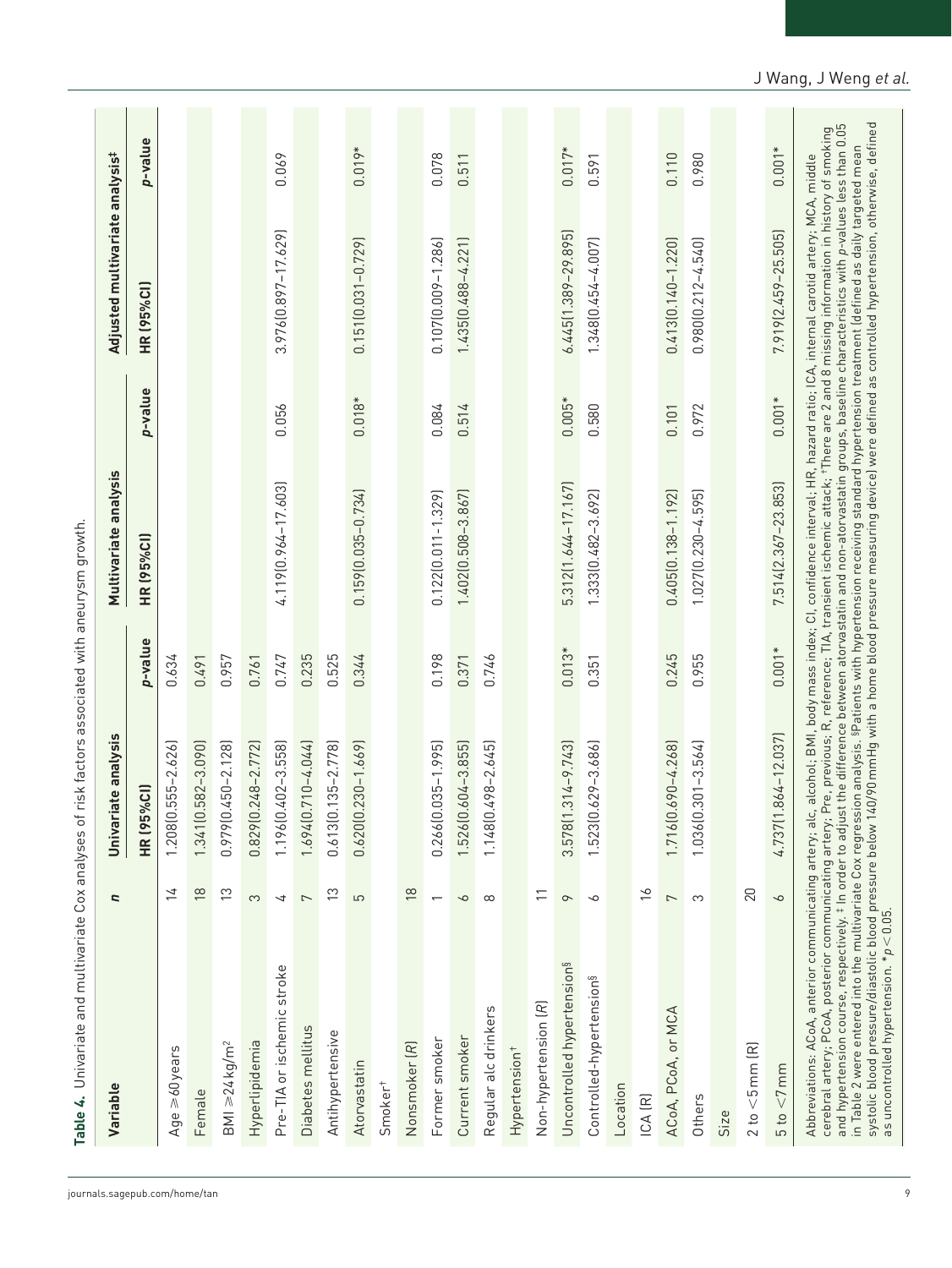At present, there is no medical treatment to arrest aneurysm rupture. Statins are known as drugs that can exert pleiotropic effects including lipidlowering effect, anti-inflammation of the vasculature, and ability to stimulate the production of extracellular matrix.<sup>9-12</sup> Their role in UIA rupture remains largely ambiguous and controversial.<sup>16-20</sup> In our prospective cohort study, oral atorvastatin was not associated with UIA rupture. The rate of aneurysm rupture is low in our study and longer follow-up is needed to further strengthen the results of the current study.

In our current study, compared with nonatorvastatin use patients, patients who used atorvastatin had a decreased risk of aneurysm growth. Aneurysm growth has been used as a clinical surrogate for rupture.24,39,40 Villablanca et al. showed that aneurysms growing 5% in volume had a 12-fold higher risk of rupture over time.<sup>41</sup> Our result indicate that atorvastatin might be a candidate prophylactic treatment for small UIA growth. However, also in our study, oral atorvastatin was not associated with aneurysm rupture. Backes et al. reported that 56% of aneurysms rupture occurred in nongrowth aneurysms;2 cigarette smoking, posterior circulation location of aneurysm, age, and female sex were also risk factors for UIA rupture.5,24,42–44 Aneurysm growth is not the only risk factor for aneurysm rupture. Whether or not atorvastatin prevented aneurysm rupture through preventing aneurysm growth needs longterm research.

There are several limitations to our study. First, the low rupture rate was quite different from our estimated number and may be attributed to the fact that the current study excluded patients with a high risk of aneurysm rupture (subarachnoid hemorrhage history, multiple aneurysms, irregular aneurysm shape, etc.). In addition, previous studies indicated that cigarette smoking and female were associated with a high rate of aneurysm growth and rupture.<sup>24,43,45</sup> These results differ from our data may be attributed to fairly short follow-up duration (mean follow-up duration of  $33.0 \pm 12.5$  months) and longer follow-up is needed to further strengthen the results of the current study and assure whether smoking and female are associated with a high rate of aneurysm growth. Second, medication adherence was assessed using self-reported data, which may be a biased measure as with all observational studies.<sup>46</sup> Third, the exact time of aneurysm growth was difficult to determine because aneurysm growth was likely to be an irregular process. The date of aneurysm growth was defined as the first imaging study showing aneurysm growth, but the actual growth time was likely shorter than the growth time we used, which was only an approximate value of the actual growth time.<sup>1</sup> Finally, there was a high selection of atorvastatin use by several prognostic variables in our study. Its use was more common in older patients, men, more obese, smokers, drinkers, and in those with hypertension, diabetes, hyperlipidemia. Randomized controlled trial studies are needed to mitigate this selection bias.

#### **Conclusion**

Oral administration of atorvastatin is associated with a decreased risk of aneurysm growth. For patients with concurrent hypertension, blood pressure control has an effect on alleviating the risk of small UIA growth and rupture. Determining whether atorvastatin plays a suppressive role in aneurysm growth and rupture requires further prospective randomized controlled clinical trials.

#### **Acknowledgements**

We are grateful to Drs. Yi-Long Wang and Xia Meng (China National Clinical Research Center for Neurological Diseases) for their advice on the design and management of our study. We also thank the professional statistician Yi Zhai and An-Xin Wang (China National Clinical Research Center for Neurological Diseases) for statistical assistance. Participating centers were Beijing Tiantan Hospital, Beijing Xuanwu Hospital, Beijing Chaoyang Hospital, and Beijing Friendship Hospital.

#### **Author contributions**

Jie Wang and Jiancong Weng designed the study; acquired and analyzed the data; performed statistical analysis and drafted the manuscript for intellectual content. Hao Li, Yuming Jiao, and Weilun Fu analyzed, interpreted the data and revised the manuscript for intellectual content. Ran Huo, Zihan Yan, and Hongyuan Xu collected the data and revised the manuscript for intellectual content. Jiong Zhan resolved the discrepancies of follow-up imaging. Shuo Wang and Jizong Zhao designed the study and revised the manuscript for intellectual. Yong Cao and Xin Du provided overall oversight of the research.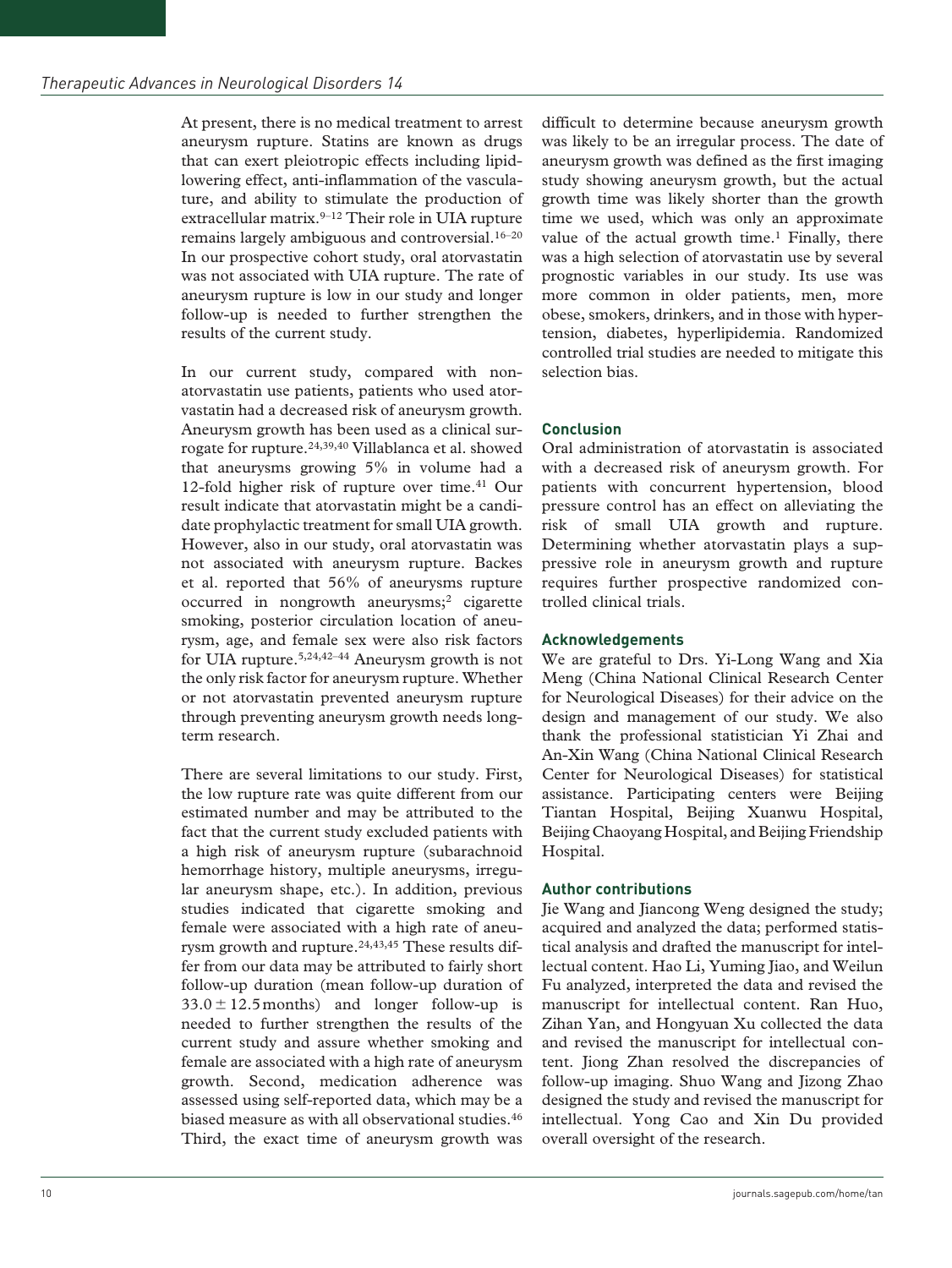## **Conflict of interest statement**

The authors declare that there is no conflict of interest.

## **Funding**

The authors disclosed receipt of the following financial support for the research, authorship, and/or publication of this article: This study was supported by Beijing Municipal Science and Technology Project (Grant D161100003816004).

# **ORCID iDs**

Yuming Jiao **[https://orcid.org/0000-0001-](https://orcid.org/0000-0001-8351-4602)** [8351-4602](https://orcid.org/0000-0001-8351-4602)

Yong Cao [https://orcid.org/0000-0002-8289-](https://orcid.org/0000-0002-8289-1120) [1120](https://orcid.org/0000-0002-8289-1120)

## **References**

- 1. Backes D, Vergouwen MD, Tiel Groenestege AT*, et al.* PHASES score for prediction of intracranial aneurysm growth. *Stroke* 2015; 46: 1221–1226.
- 2. Backes D, Rinkel GJE, Greving JP*, et al.* ELAPSS score for prediction of risk of growth of unruptured intracranial aneurysms. *Neurology* 2017; 88: 1600–1606.
- 3. Vlak M, Algra A, Brandenburg R*, et al.* Prevalence of unruptured intracranial aneurysms, with emphasis on sex, age, comorbidity, country, and time period: a systematic review and metaanalysis. *Lancet Neurol* 2011; 10: 626–636.
- 4. Wiebers D, Whisnant J, Huston J*, et al.* Unruptured intracranial aneurysms: natural history, clinical outcome, and risks of surgical and endovascular treatment. *Lancet* 2003; 362: 103–110.
- 5. Juvela S. Growth and rupture of unruptured intracranial aneurysms. *J Neurosurg* 2018; 131: 843–851.
- 6. Malhotra A, Wu X, Forman H*, et al.* Growth and rupture risk of small unruptured intracranial aneurysms: a systematic review. *Ann Intern Med* 2017; 167: 26–33.
- 7. Murayama Y, Takao H, Ishibashi T*, et al.* Risk analysis of unruptured intracranial aneurysms: prospective 10-year cohort study. *Stroke* 2016; 47: 365–371.
- 8. Joo S, Lee S, Noh S*, et al.* What is the significance of a large number of ruptured aneurysms smaller than 7 mm in diameter? *J Korean Neurosurg Soc* 2009; 45: 85–89.
- 9. Bellosta S, Ferri N, Bernini F*, et al.* Non-lipidrelated effects of statins. *Ann Med* 2000; 32: 164–176.
- 10. Jiang R, Zhao S, Wang R*, et al.* Safety and efficacy of atorvastatin for chronic subdural hematoma in Chinese patients: a randomized clinicaltrial. *JAMA Neurol* 2018; 75: 1338–1346.
- 11. Aikawa M, Rabkin E, Sugiyama S*, et al.* An HMG-CoA reductase inhibitor, cerivastatin, suppresses growth of macrophages expressing matrix metalloproteinases and tissue factor in vivo and in vitro. *Circulation* 2001; 103: 276–283.
- 12. Potey C, Ouk T, Petrault O*, et al.* Early treatment with atorvastatin exerts parenchymal and vascular protective effects in experimental cerebral ischaemia. *Br J Pharmacol* 2015; 172: 5188–5198.
- 13. Schouten O, van Laanen JH, Boersma E*, et al.* Statins are associated with a reduced infrarenal abdominal aortic aneurysm growth. *Eur J Vasc Endovasc Surg* 2006; 32: 21–26.
- 14. Schlösser F, Tangelder M, Verhagen H*, et al.* Growth predictors and prognosis of small abdominal aortic aneurysms. *J Vasc Surg* 2008; 47: 1127–1133.
- 15. Wemmelund H, Høgh A, Hundborg HH*, et al.* Statin use and rupture of abdominal aortic aneurysm. *Br J Surg* 2014; 101: 966–975.
- 16. Aoki T, Kataoka H, Ishibashi R*, et al.* Simvastatin suppresses the progression of experimentally induced cerebral aneurysms in rats. *Stroke* 2008; 39: 1276–1285.
- 17. Kimura N, Shimizu H, Eldawoody H*, et al.* Effect of olmesartan and pravastatin on experimental cerebral aneurysms in rats. *Brain Res* 2010; 1322: 144–152.
- 18. Yoshimura Y, Murakami Y, Saitoh M*, et al.* Statin use and risk of cerebral aneurysm rupture: a hospital-based case-control study in Japan. *J Stroke Cerebrovasc Dis* 2014; 23: 343–348.
- 19. Marbacher S, Schläppi J, Fung C*, et al.* Do statins reduce the risk of aneurysm development? A case-control study. *J Neurosurg* 2012; 116: 638–642.
- 20. Bekelis K, Smith J, Zhou W*, et al.* Statins and subarachnoid hemorrhage in Medicare patients with unruptured cerebral aneurysms. *Int J Stroke* 2015; (Suppl. A100): 38–45.
- 21. Ní Chróinín D, Asplund K, Åsberg S*, et al.* Statin therapy and outcome after ischemic stroke: systematic review and meta-analysis of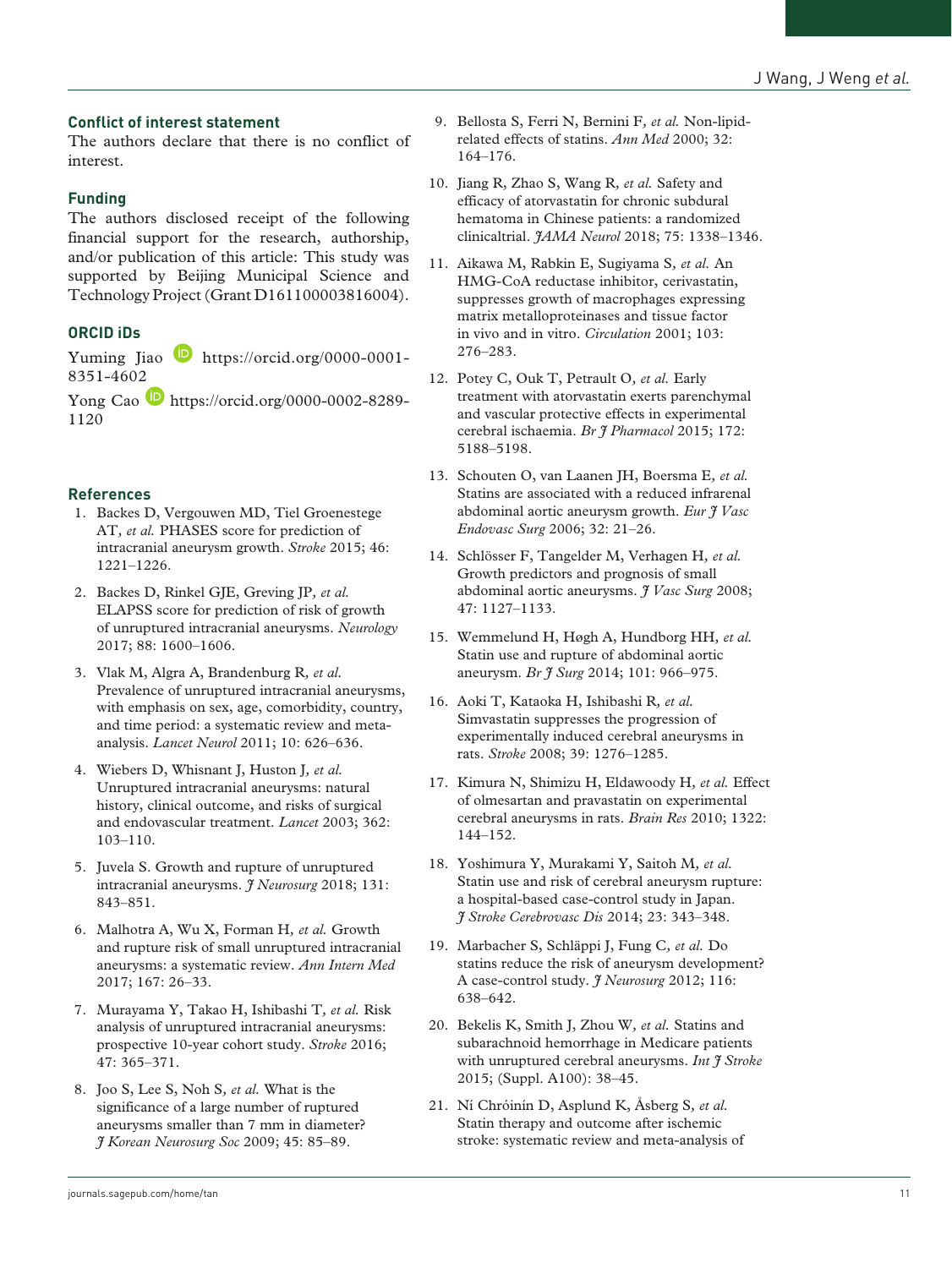observational studies and randomized trials. *Stroke* 2013; 44: 448–456.

- 22. Wang W, Jiang B, Sun H*, et al.* Prevalence, incidence, and mortality of stroke in China: results from a nationwide population-based survey of 480687 adults. *Circulation* 2017; 135: 759–771.
- 23. Wu S, Wu B, Liu M*, et al.* Stroke in China: advances and challenges in epidemiology, prevention, and management. *Lancet Neurol* 2019; 18: 394–405.
- 24. Thompson B, Brown R, Amin-Hanjani S*, et al.* Guidelines for the management of patients with unruptured intracranial aneurysms: a guideline for healthcare professionals from the American Heart Association/American Stroke Association. *Stroke* 2015; 46: 2368–2400.
- 25. Fan C, Ouyang W, Tian L*, et al.* Elderly health inequality in China and its determinants: a geographical perspective. *Int J Environ Res Public Health* 2019; 16: 2953.
- 26. Komukai K, Kubo T, Kitabata H*, et al.* Effect of atorvastatin therapy on fibrous cap thickness in coronary atherosclerotic plaque as assessed by optical coherence tomography: the EASY-FIT study. *J Am Coll Cardiol* 2014; 64: 2207–2217.
- 27. Kajimoto K, Miyauchi K, Kasai T*, et al.* Short-term 20-mg atorvastatin therapy reduces key inflammatory factors including c-Jun N-terminal kinase and dendritic cells and matrix metalloproteinase expression in human abdominal aortic aneurysmal wall. *Atherosclerosis* 2009; 206: 505–511.
- 28. Poulter NR, Prabhakaran D and Caulfield MJL. Hypertension. *Lancet* 2015; 386: 801–812.
- 29. Vergouwen M, Rinkel G, Algra A*, et al.* Prospective randomized open-label trial to evaluate risk factor management in patients with unruptured intracranial aneurysms: study protocol. *Int J Stroke* 2018; 13: 992–998.
- 30. Cochrane J, Chen H, Conigrave K*, et al.* Alcohol use in China. *Alcohol Alcohol* 2003; 38: 537–542.
- 31. Sonobe M, Yamazaki T, Yonekura M*, et al.* Small unruptured intracranial aneurysm verification study: SUAVe study, Japan. *Stroke* 2010; 41: 1969–1977.
- 32. Morita A, Kirino T, Hashi K*, et al.* The natural course of unruptured cerebral aneurysms in a Japanese cohort. *N Engl J Med* 2012; 366: 2474–2482.
- 33. Bor A, Tiel Groenestege A, terBrugge K*, et al.* Clinical, radiological, and flow-related risk factors for growth of untreated, unruptured intracranial aneurysms. *Stroke* 2015; 46: 42–48.
- 34. Gaziano JM, Brotons C, Coppolecchia R*, et al.* Use of aspirin to reduce risk of initial vascular events in patients at moderate risk of cardiovascular disease (ARRIVE): a randomised, double-blind, placebo-controlled trial. *Lancet* 2018; 392: 1036–1046.
- 35. Hasan DM, Chalouhi N, Jabbour P*, et al.* Evidence that acetylsalicylic acid attenuates inflammation in the walls of human cerebral aneurysms: preliminary results. *J Am Heart Assoc* 2013; 2: e000019.
- 36. García-Rodríguez LA, Gaist D, Morton J*, et al.* Antithrombotic drugs and risk of hemorrhagic stroke in the general population. *Neurology* 2013; 81: 566–574.
- 37. Pottegard A, Garcia Rodriguez LA, Poulsen FR*, et al.* Antithrombotic drugs and subarachnoid haemorrhage risk. A nationwide case-control study in Denmark. *Thromb Haemost* 2015; 114: 1064–1075.
- 38. Li W, Zhang Y, Tian Z*, et al.* Statin treatment for unruptured intracranial aneurysms study: a study protocol for a double-blind, placebo-controlled trial. *Stroke Vasc Neurol*. Epub ahead of print 6 May 2020. DOI: 10.1136/svn-2020-000353.
- 39. Chien A, Liang F, Sayre J*, et al.* Enlargement of small, asymptomatic, unruptured intracranial aneurysms in patients with no history of subarachnoid hemorrhage: the different factors related to the growth of single and multiple aneurysms. *J Neurosurg* 2013; 119: 190–197.
- 40. Gondar R, Gautschi OP, Cuony J*, et al.* Unruptured intracranial aneurysm follow-up and treatment after morphological change is safe: observational study and systematic review. *J Neurol Neurosurg Psychiatry* 2016; 87: 1277–1282.
- 41. Villablanca J, Duckwiler G, Jahan R*, et al.* Natural history of asymptomatic unruptured cerebral aneurysms evaluated at CT angiography: growth and rupture incidence and correlation with epidemiologic risk factors. *Radiology* 2013; 269: 258–265.
- 42. Backes D, Rinkel GJ, Laban KG*, et al.* Patientand aneurysm-specific risk factors for intracranial aneurysm growth: a systematic review and metaanalysis. *Stroke* 2016; 47: 951–957.
- 43. Juvela S, Poussa K, Lehto H*, et al.* Natural history of unruptured intracranial aneurysms: